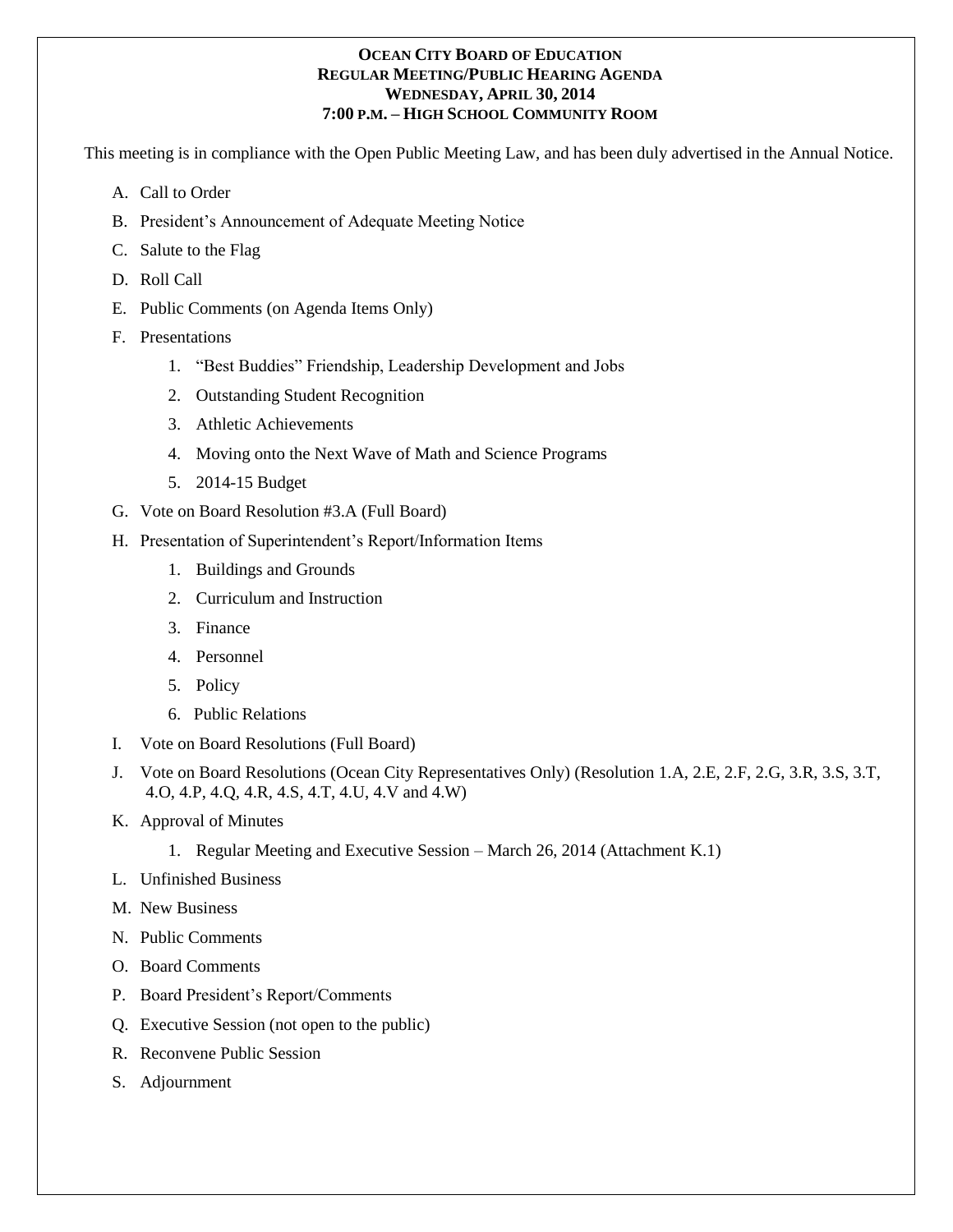# **OFFICIAL REPORT OF RESULTS OF MARCH 11, 2014 SCHOOL BOARD ELECTION:**<br>Number of "Yes" Votes Number of "No" Votes

 $\frac{\text{Number of "Yes" Votes}}{758}$  Number of "<br>243

Referendum Question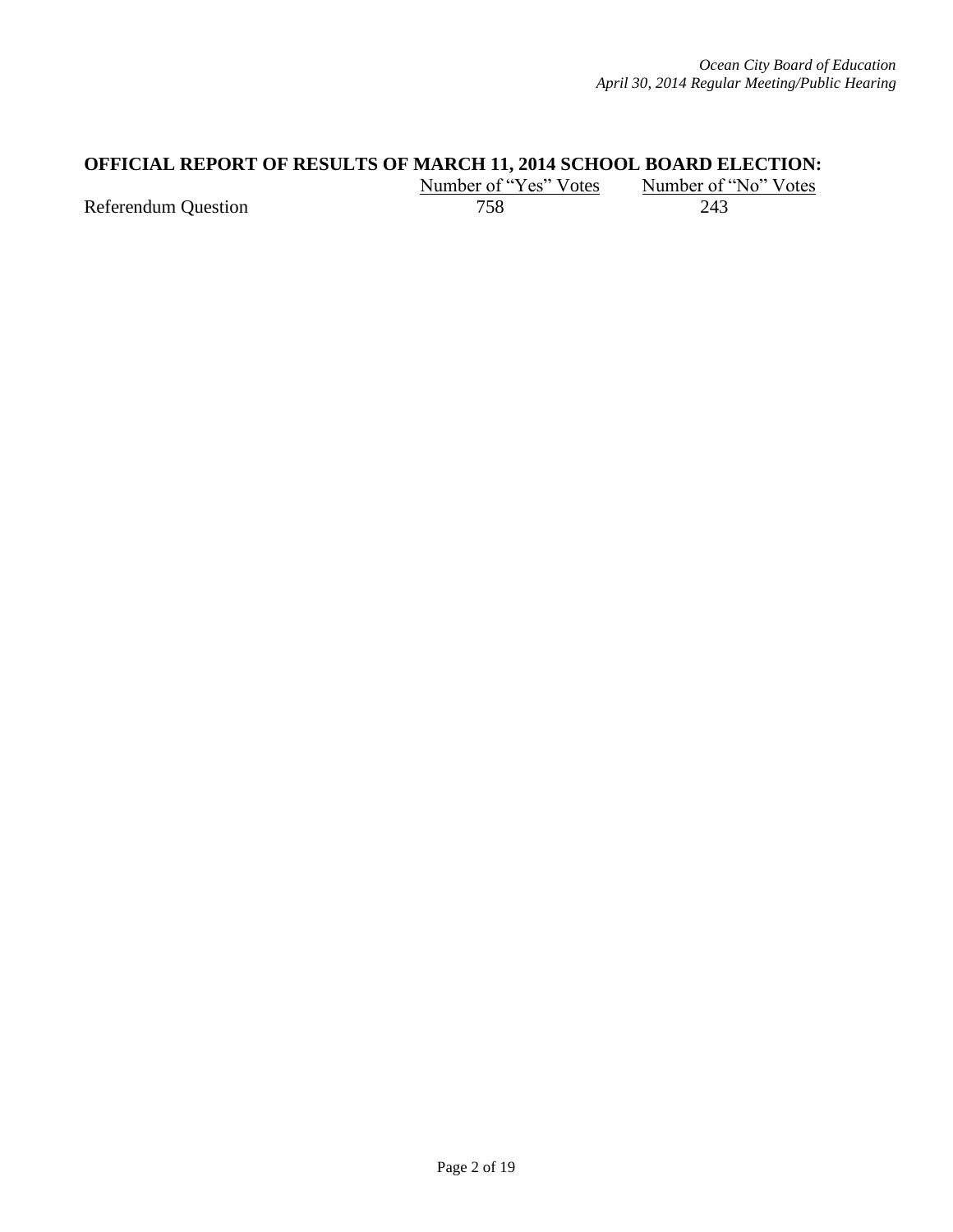#### **OFFICE OF THE**

#### **SUPERINTENDENT OF SCHOOLS**

**TO:** Ocean City Board of Education

#### **FROM: Dr. Kathleen Taylor, Superintendent of Schools**

**RE:** April 30, 2014 Regular Board Meeting/Public Hearing

**MOTION:** Based on the recommendation of the Superintendent of Schools, the following resolutions are presented for formal approval by the Board of Education.

**3. Finance**

#### **Public Hearing on the Proposed 2014-15 Budget**

# **PUBLIC COMMENTS ON THE BUDGET:**

A. Final Budget 2014-15 School Year – roll call vote The Board adopts the final budget of the Ocean City Board of Education for the school year 2014-15.

BE IT RESOLVED: That the Ocean City Board of Education hereby adopts the final budget for the school year 2014-15 as follows:

A. General Fund \$40,910,874

Amount to be raised by local taxes \$21,965,332

- B. Special Revenue Fund \$688,980
- C. Debt Fund \$2,716,626

Amount to be raised by local taxes \$2,716,545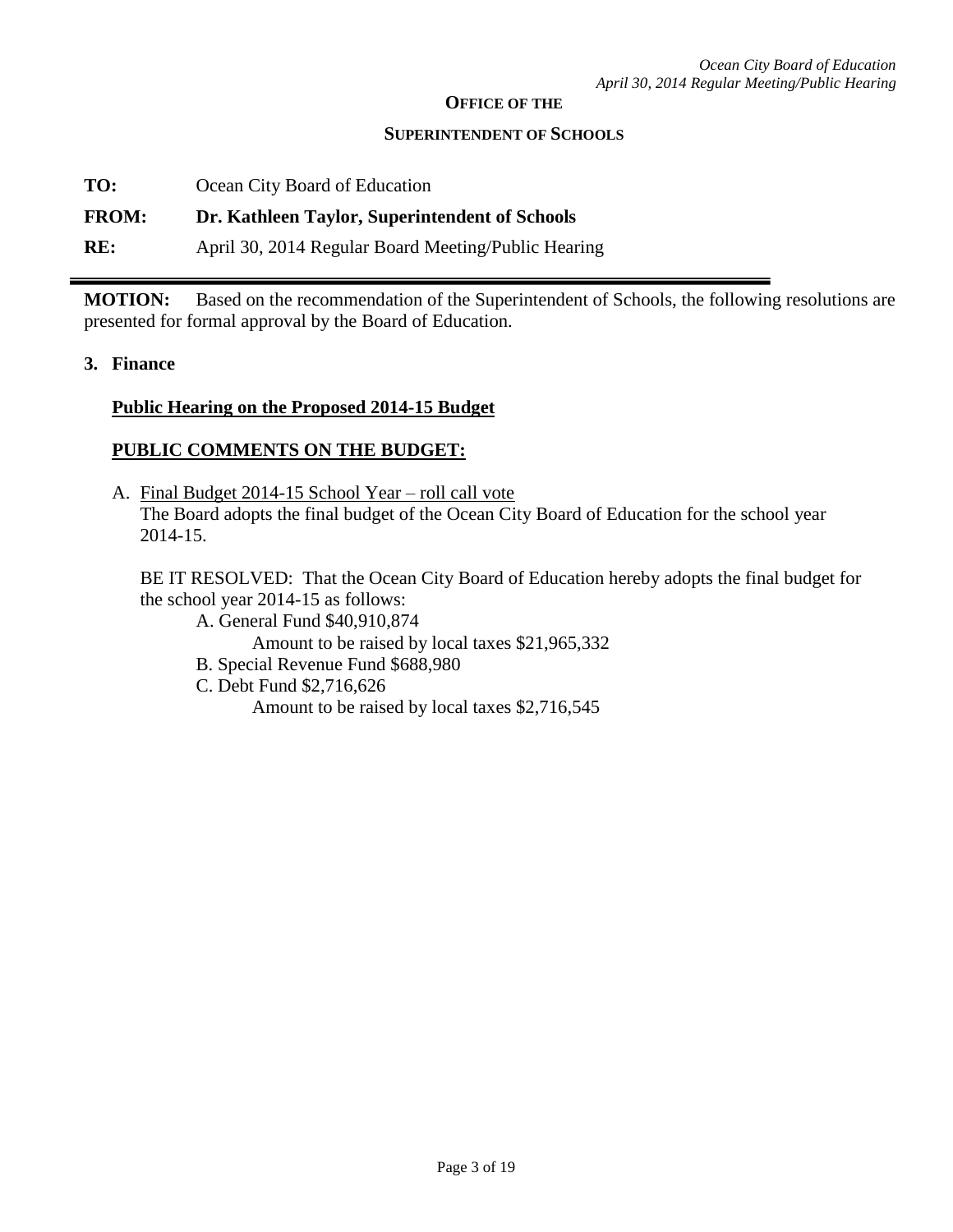# **1. Buildings and Grounds**

# A. Use of Facilities **(Ocean City Representatives Only)**

The Board approves the following requests for the use of the High School and Intermediate School:

# **High School**

| Requested By: | <b>Shiloh Baptist Church</b>     |
|---------------|----------------------------------|
| Use:          | <b>Basketball Tournament</b>     |
| Date/Times:   | May 3, 2014 (Sat), 8:30AM-5:00PM |
| Room:         | Main Gym and Auxiliary Gym       |
| Fee:          | \$472.50                         |

# Intermediate School

| Requested By: | Ocean City Junior Wrestling                              |
|---------------|----------------------------------------------------------|
| Use:          | Summer Open Mat Practices/Camp                           |
| Dates/Times:  | June 30, 2014-August 20, 2014 (Mon & Wed), 6:00PM-8:00PM |
| Room:         | Multi-Purpose Room                                       |
| Fee:          | No charge                                                |

#### Informational Items

| Drills<br>е. |
|--------------|
|--------------|

| Ocean City High School                        | March 24, 2014 |
|-----------------------------------------------|----------------|
| Ocean City Intermediate School March 11, 2014 |                |
| Ocean City Primary School                     | March 21, 2014 |

| <b>Security Drills</b>                        |                |
|-----------------------------------------------|----------------|
| Ocean City High School                        | March 27, 2014 |
| Ocean City Intermediate School March 21, 2014 |                |
| Ocean City Primary School                     | March 24, 2014 |

- Discussion
- Buildings and Grounds Committee Report Mr. Oves, Chairperson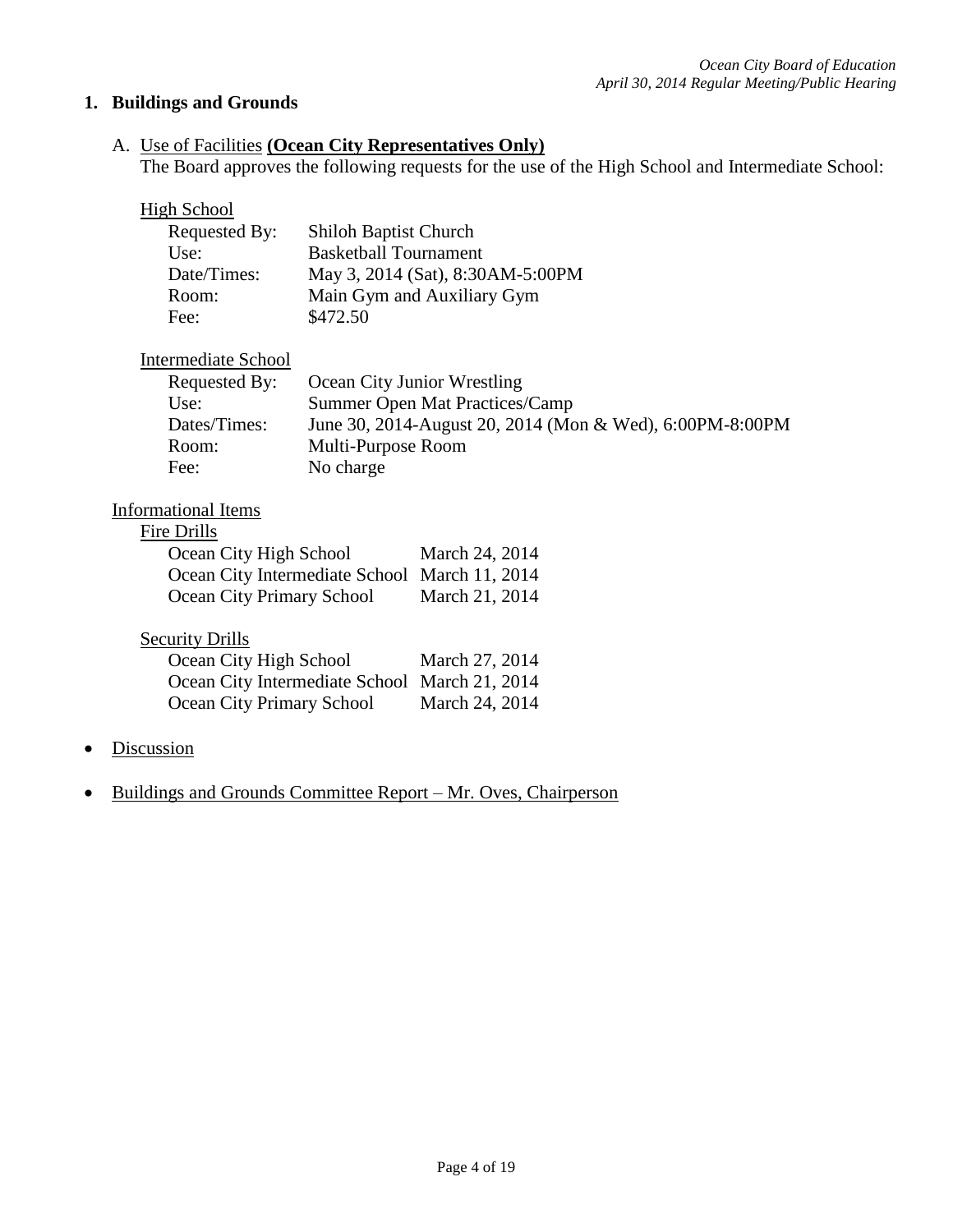## **2. Curriculum and Instruction**

- A. 2014-15 School Calendar (Attachment #2.A) The Board approves the attached 2014-15 School Calendar.
- B. Code of Student Conduct (Attachment #2.B) The Board approves the attached School District's K-12 Code of Student Conduct.
- C. High School Field Trip Request (Attachment #2.C) The Board approves the attached High School Field Trip list.
- D. Student Spaceflight Experiments Program (SSEP) Agreement The Board approves the Student Spaceflight Experiments Program (SSEP) Agreement and the Ocean City School District's participation in the SSEP. The total cost to participate in the Program is \$21,500.00 and portions of this cost are expected to be funded through donations and fund raising.
- E. Research Project by Staff Member **(Ocean City Representatives Only)** The Board approves one (1) Intermediate School graduate program research project that will involve students as part of the research. The request is being made in accordance with Board Policy #3245, Research Projects by Staff Members. The study will be conducted to focus on the effectiveness and the impact of differentiated instruction in the classroom and its effect on student
- F. Intermediate School Field Trip Request (Attachment #2.F) **(Ocean City Representatives Only)** The Board approves the attached Intermediate School Field Trip list.
- G. Primary School Field Trip Request (Attachment #2.G) **(Ocean City Representatives Only)** The Board approves the attached Primary School Field Trip list.

#### Informational Items (Attachments)

achievement.

Out-of-School Suspension Reports for March 2014. Harassment, Intimidation and Bullying investigation report.

- Discussion
- Curriculum and Student Affairs Committee Report Mr. Bauer, Chairperson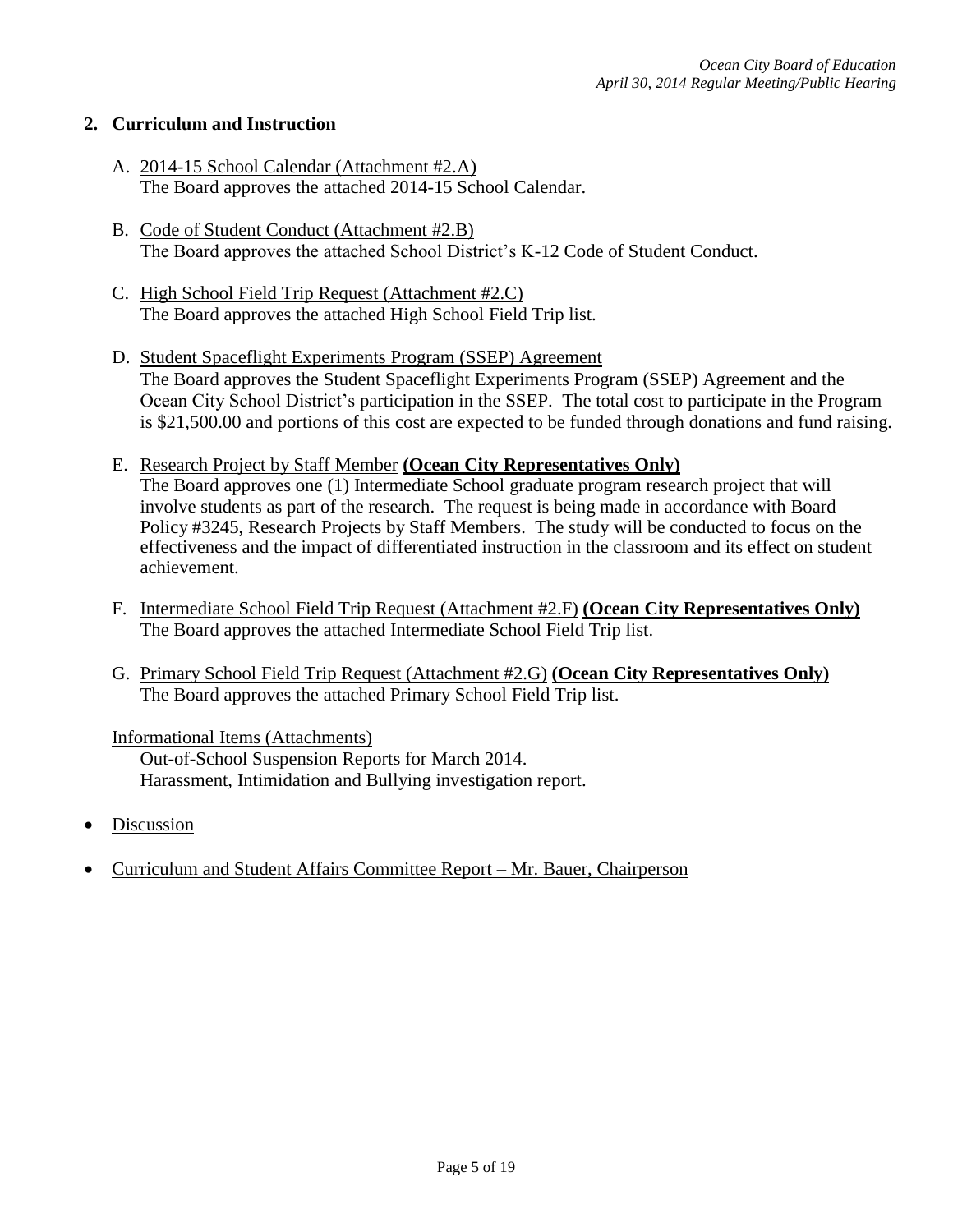# **3. Finance**

- B. Bill List (Attachment #3.B) The Board approves payment of bills for April 2014 in the amount of \$5,595,526.84.
- C. Secretary and Treasurer Reports (Attachment #3.C) The Board approves the Board Secretary's Monthly Financial Report and the Treasurer of School Funds' Reports for March 2014.
- D. Line Item Transfers (Attachment #3.D) The Board approves the revenue and appropriation transfers for March 2014.
- E. Travel & Expense Reimbursement (Attachment #3.E) The Board approves the April 2014 list of Board of Education Members and School District Staff travel and related expense reimbursements.
- F. Food Service Report (Attachment #3.F) The Board accepts the Food Service Program Monthly Report for March 2014.
- G. Cooperative Bidding Program

The Board authorizes participation in the Educational Data Services, Inc. Cooperative Purchasing Program for the 2014-15 school year at a cost of \$6,600 for the licensing and maintenance fee.

H. Agreement

The Board approves a Dual Credit Agreement between the Ocean City Board of Education and the Atlantic Cape Community College (Atlantic Cape) for the 2014-15 school year with the tuition rate to be \$45 per academic credit.

| <b>High School Course</b>    | <b>Atlantic Cape Course</b>                    |
|------------------------------|------------------------------------------------|
| <b>Financial Accounting</b>  | ACCT130 Financial Accounting (4 credits)       |
| <b>Business Management</b>   | BUXN101 Introduction to Business (3 credits)   |
| Principles of Macroeconomics | ECON110 Principles of Economics I (3 credits)  |
| Principles of Microeconomics | ECON111 Principles of Economics II (3 credits) |

## I. Affiliation Agreement

The Board approves the Affiliation Agreement between the Ocean City Board of Education and The Richard Stockton College of New Jersey for an Internship/Practicum Program in the field of Human Services and Social Work.

J. Quoted Student Transportation Contract

The Board approves the quoted student transportation contract with 5 Starr Transportation for transportation of one student to Adler Avenue School, Egg Harbor Township in the amount of \$90 per diem beginning March 31, 2014 to June 30, 2014 on Route No. EHT14, for a total contract amount of \$4,860.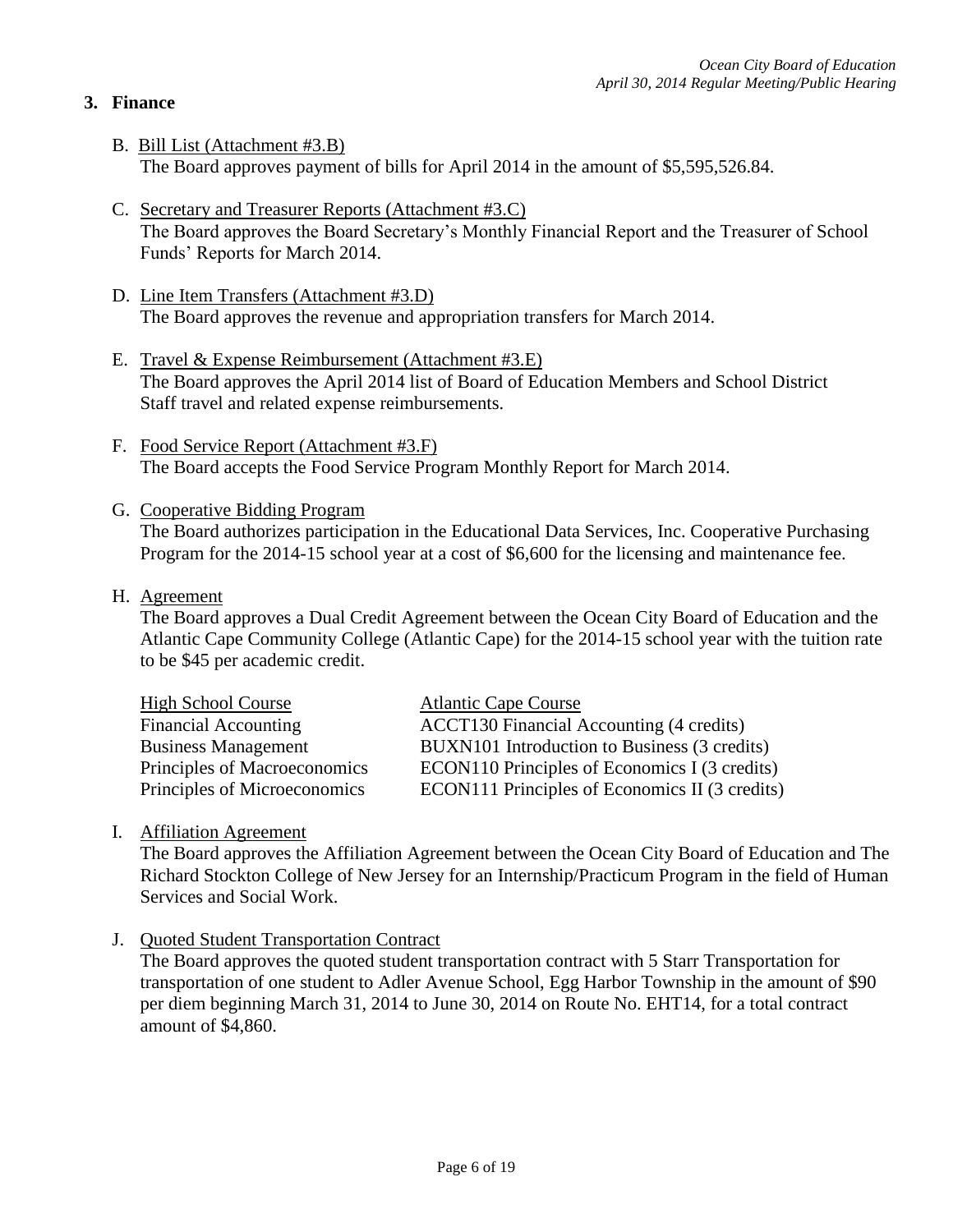K. Quoted Student Transportation Contract

The Board approves the quoted student transportation contract with 5 Starr Transportation for transportation of one student to CHOP Specialty Care, Mays Landing in the amount of \$90 per diem beginning March 19, 2014 to June 30, 2014 on Route No. CHOP14, for a total contract amount of \$5,580.

## L. Tuition Contract Agreement

The Board approves the Tuition Contract Agreement for the 2014-15 school year with the Cape May County Technical School District for three regular full time students in the amount of \$7,646 per student, including a tuition adjustment due to the Technical School of \$7,409.50 for the 2012-13 school year.

M. Revised Tuition Contract Agreements

The Board approves the following revised 2014-15 Tuition Contract Agreements with Corbin City, Sea Isle City, and Upper Township Boards of Education for full and shared-time regular and special education students, including 2012-13 tuition adjustments:

Corbin City - \$223,371 Sea Isle City - \$1,239,818 Upper Township - \$9,225,840

N. Approval of Demographic Study for Co-Hort Survival

The Ocean City Board of Education authorizes a contract with Sundance Associates for the preparation of a Demographic Study for the Ocean City School District, in the amount of \$7,000. An hourly rate of \$125.00 will be charged for unspecified additional services approved in writing prior to service.

O. Construction Management Services\*

The Ocean City Board of Education appoints New Road Construction Management as the Construction Manager for the High School HVAC Mechanicals Project, at the monthly rate of \$18,950 per month inclusive of all reimbursable expenses for services of a full-time on site manager plus part-time project executive.

P. Authorization for Bids – Intermediate School Sewer Repair Project

The Ocean City Board of Education authorizes the School Business Administrator to develop specifications and advertise for bids for the Sewer Repair Project at the Ocean City Intermediate School, with funding provided for in the 2014-2015 school budget.

Q. Donation

The Board accepts the following donations for the Student Space Flight Experiment Program: Thomas and Beverley Gill from TackleDirect and Island Beach Gear \$1,000 Cash Donation  $$10$ 

\*This professional service appointment is recommended for approval as an authorized exception to the Public School Contracts Law (N.J.A.C. 6:20-8.1 through 6:20-8.7 and N.J.S.A. 18A: 18A-1, et seq.) competitive bidding requirements.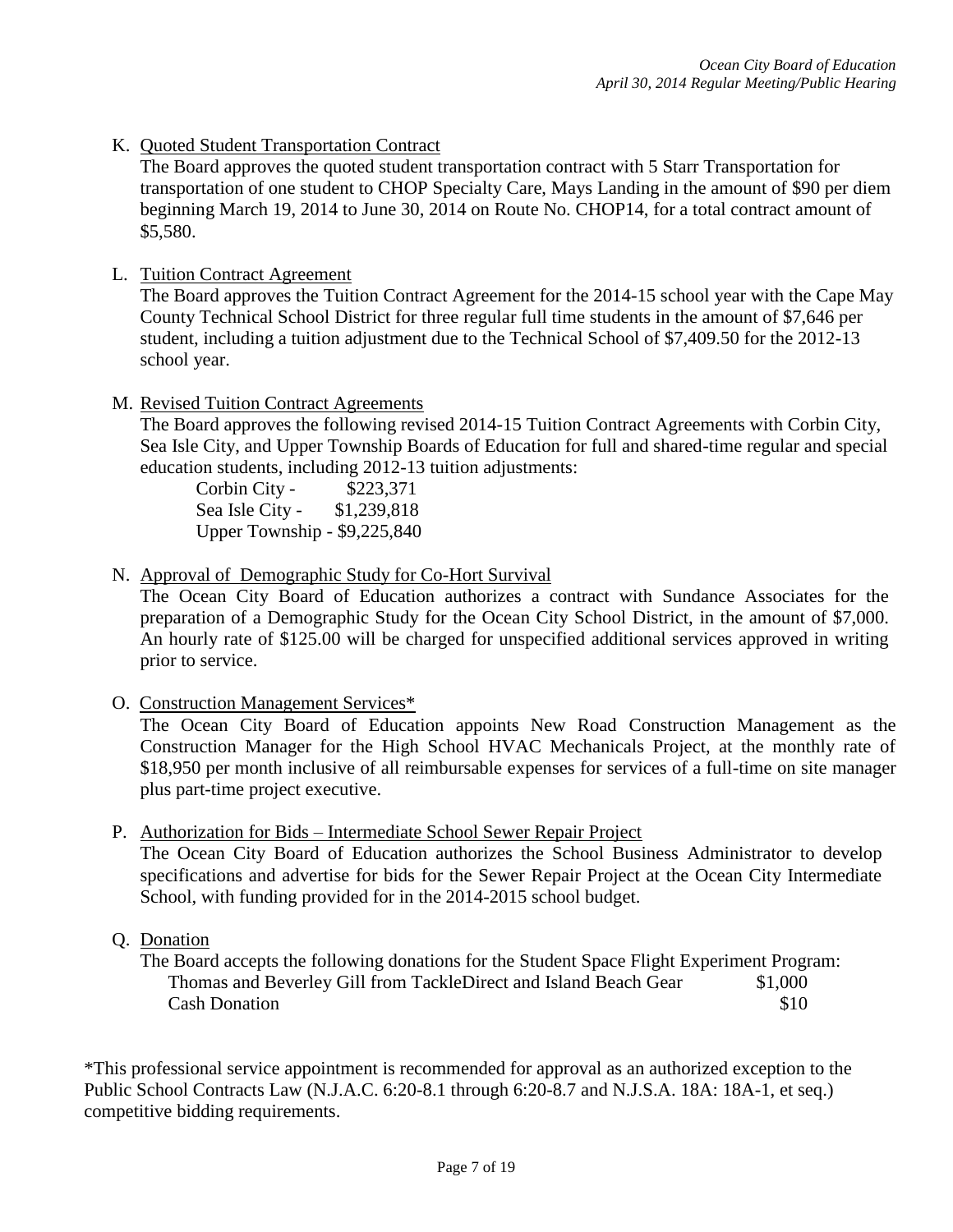## R. Donation **(Ocean City Representatives Only)**

The Board accepts a donation of HP Photosmart (D7100) color printer and printer cartridges for the Intermediate School from Jim Hazel.

#### S. Donation **(Ocean City Representatives Only)**

The Board accepts a donation in the amount of \$225.08 from Conserve Wildlife Foundation of New Jersey for the cost of a bus to transport 4<sup>th</sup> Grade students to the Strathmere Natural Area.

#### T. Bond Sale Resolution **(Ocean City Representatives Only)**

The Board adopts the following resolution:

# **RESOLUTION DETERMINING THE FORM AND OTHER DETAILS OF \$2,497,000 SCHOOL BONDS OF THE BOARD OF EDUCATION OF THE CITY OF OCEAN CITY IN THE COUNTY OF CAPE MAY, NEW JERSEY AND PROVIDING FOR THEIR SALE.**

BE IT RESOLVED BY THE BOARD OF EDUCATION OF THE CITY OF OCEAN CITY IN THE COUNTY OF CAPE MAY, NEW JERSEY AS FOLLOWS:

Section 1. The \$2,497,000 bonds of The Board of Education of the City of Ocean City in the County of Cape May (the "Board of Education") authorized by virtue of the proposal adopted by the Board of Education on January 29, 2014 and approved by the affirmative vote of a majority of the legal voters present and voting at the school district election held on March 11, 2014 to finance the School Facilities Project authorized therein pursuant to Title 18A, Education, of the New Jersey Statutes shall be issued as a single issue of School Bonds in the amount of \$2,497,000 (the "Bonds"). The Bonds shall mature in the principal amounts on May 15 in each of the years as follows:

| <u>Year</u> | <b>Principal Amount</b> | Year | Principal Amount |
|-------------|-------------------------|------|------------------|
| 2016        | \$225,000               | 2021 | \$290,000        |
| 2017        | 240,000                 | 2022 | 300,000          |
| 2018        | 250,000                 | 2023 | 315,000          |
| 2019        | 265,000                 | 2024 | 337,000          |
| 2020        | 275,000                 |      |                  |

The Bonds are not subject to redemption prior to maturity. The Bonds shall be nine in number, with one certificate being issued for each year of maturity and shall be numbered R-1 to R-9, inclusive. The Bonds are entitled to the benefits of the New Jersey School Bond Reserve Act, N.J.S.A. 18A:56-17 et seq. (P.L. 1980, c. 72, approved July 16, 1980, as amended by P.L. 2003, c. 118, approved July 1, 2003.)

Section 2. The Bonds will be issued in fully registered form. One certificate shall be issued for the aggregate principal amount of Bonds maturing in each year. Both principal of and interest on the Bonds will be payable in lawful money of the United States of America. Each certificate will be registered in the name of Cede & Co., as nominee of The Depository Trust Company, New York, New York, which will act as securities depository (the "Securities Depository"). The certificates will be on deposit with The Depository Trust Company. The Depository Trust Company will be responsible for maintaining a book-entry system for recording the interests of its participants or the transfers of the interests among its participants. The participants will be responsible for maintaining records regarding the beneficial ownership interests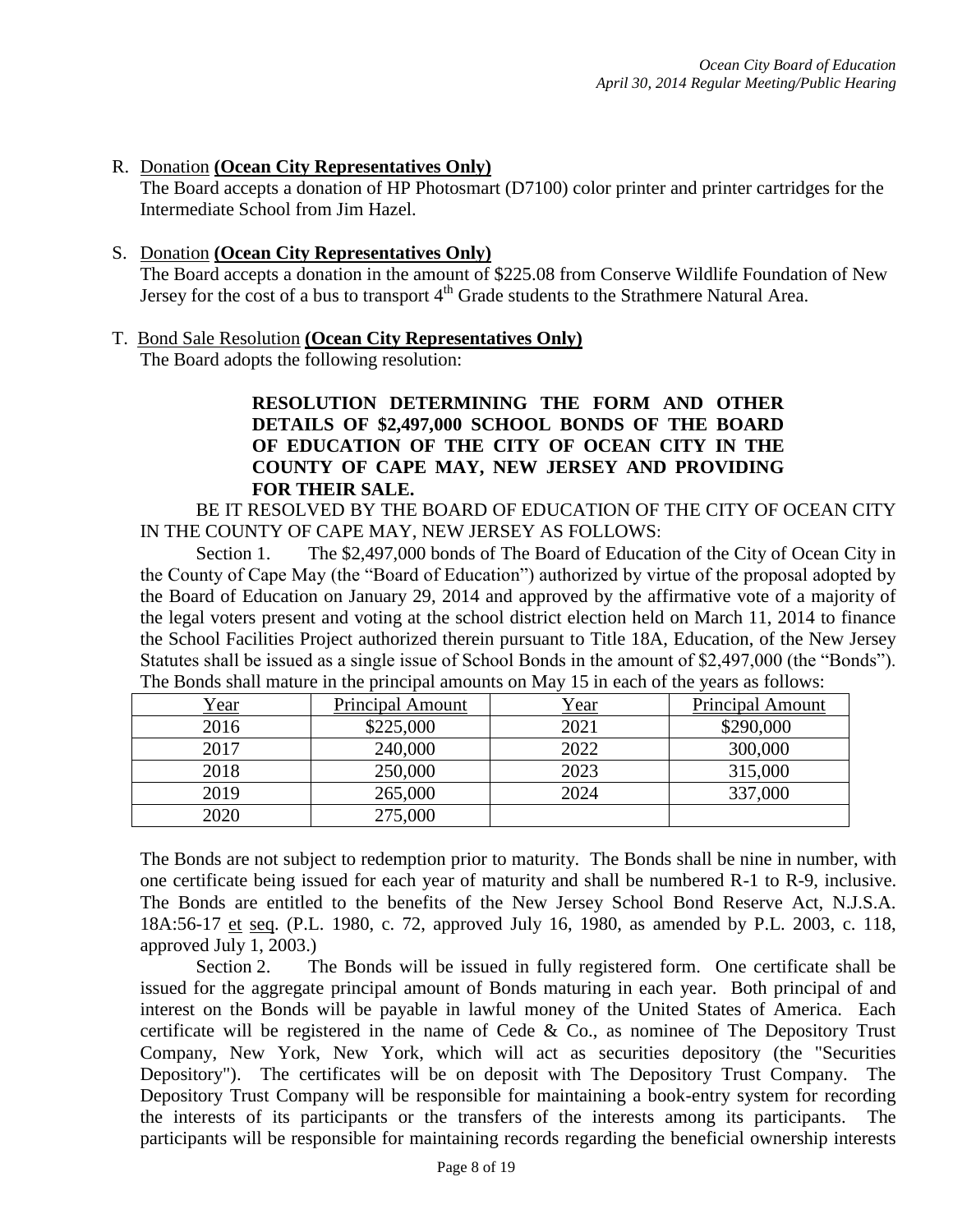in the Bonds on behalf of individual purchasers. Individual purchases may be made in the principal amount of any multiple of \$1,000 (with a minimum purchase of \$5,000 required) through bookentries made on the books and records of The Depository Trust Company and its participants.

The Bonds will bear interest payable semiannually on the fifteenth day of May and November in each year until maturity, commencing on November 15, 2014, at a rate or rates per annum, expressed in a multiple of 1/8 or 1/20 of 1% and proposed by the successful bidder in accordance with the Notice of Sale authorized herein.

The principal of and the interest on the Bonds will be paid to the Securities Depository by the Board of Education or a duly authorized paying agent on the respective maturity dates and due dates and will be credited on the respective maturity dates and due dates to the participants of The Depository Trust Company as listed on the records of The Depository Trust Company as of each next preceding May 1 and November 1 (the "Record Dates" for the Bonds). The Bonds shall be executed by the manual or facsimile signature of the President of the Board of Education under the official seal or facsimile thereof affixed, printed, engraved or reproduced thereon and attested by the manual signature of the Secretary of the Board of Education. The following matters are hereby determined with respect to the Bonds:

Date of Bonds: Date of Delivery

Interest Payment

Dates: Each May 15 and November 15 until maturity or earlier redemption, commencing on November 15, 2014.

Section 3. The Bonds shall be substantially in the following form with such additions, deletions and omissions as may be necessary for the Board to deliver and to market the Bonds in accordance with the requirements of The Depository Trust Company and the final terms of sale:

## **SAMPLE BOND FORM FOR INFORMATION ONLY-DO NOT COMPLETE OR SIGN**

REGISTERED REGISTERED NUMBER R-

| REGISTERED |  |
|------------|--|
|            |  |

# UNITED STATES OF AMERICA STATE OF NEW JERSEY

# THE BOARD OF EDUCATION OF THE CITY OF OCEAN CITY IN THE COUNTY OF CAPE MAY

# SCHOOL BOND

| DATED DATE: | <b>MATURITY</b><br>DATE: | <b>RATE OF INTEREST</b><br>PER ANNUM: | CUSIP: |
|-------------|--------------------------|---------------------------------------|--------|
| /2014       | 05/15/20                 | $\%$                                  |        |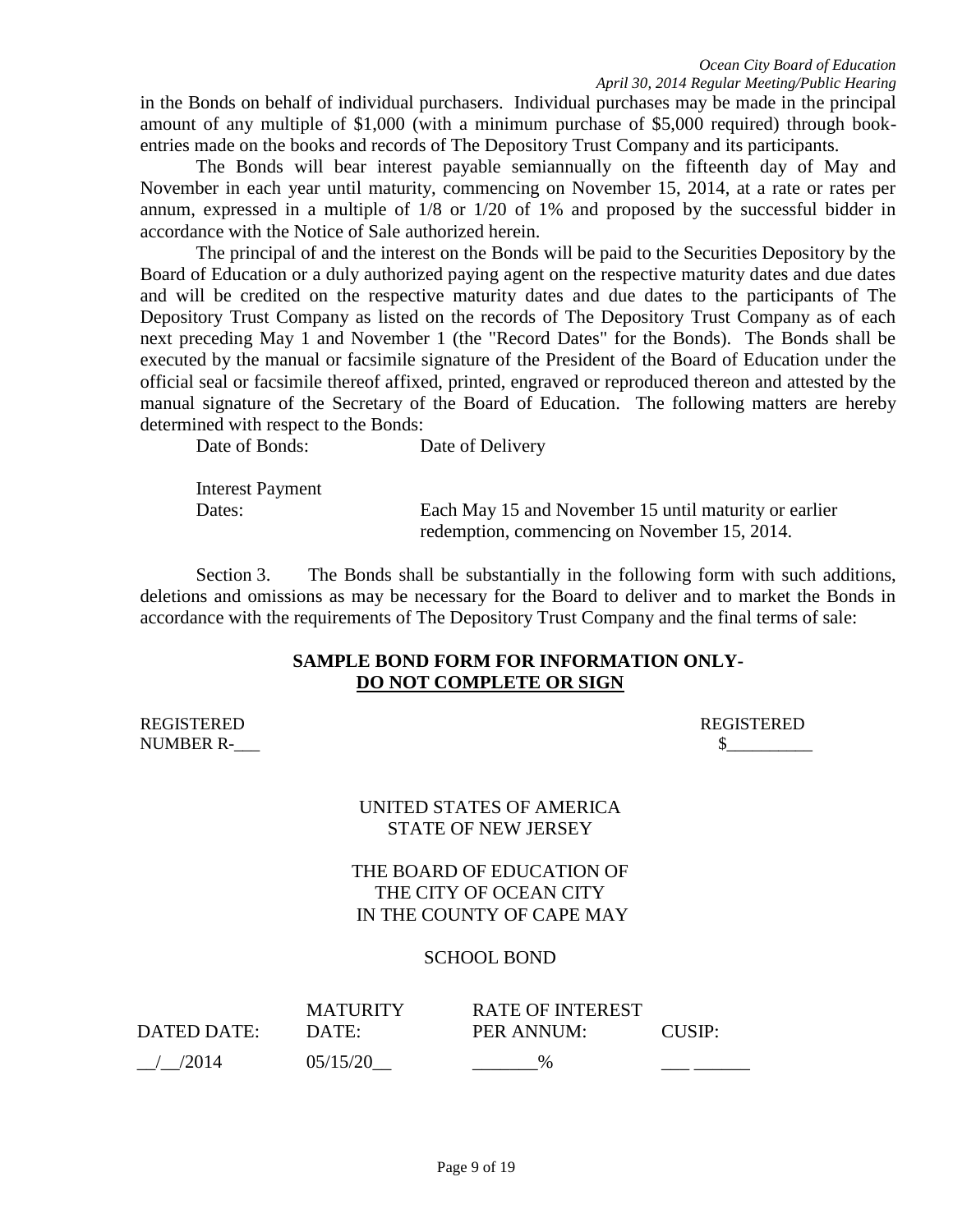THE BOARD OF EDUCATION OF THE CITY OF OCEAN CITY IN THE COUNTY OF CAPE MAY, New Jersey (the "Board of Education") hereby acknowledges itself indebted and for value received promises to pay to CEDE & CO., as nominee of The Depository Trust Company, which will act as Securities Depository, on the Maturity Date specified above, the principal sum of Two million four hundred ninety seven dollars (\$2,497,000), and to pay interest on such sum from the Dated Date of this bond at the Rate of Interest Per Annum specified above semiannually on the fifteenth day of May and November in each year until maturity, commencing on November 15, 2014. Interest on this bond will be paid to the Securities Depository by the Board of Education or a duly appointed paying agent and will be credited to the participants of The Depository Trust Company as listed on the records of The Depository Trust Company as of the May 1 and November 1 next preceding the date of such payments (the "Record Dates" for such payments). Principal of this bond, upon presentation and surrender to the Board of Education, will be paid to the Securities Depository by the Board of Education and will be credited to the participants of The Depository Trust Company.

This bond is not transferable as to principal or interest except to an authorized nominee of The Depository Trust Company. The Depository Trust Company shall be responsible for maintaining the book-entry system for recording the interests of its participants or the transfers of the interests among its participants. The participants are responsible for maintaining records regarding the beneficial ownership interests in the bonds on behalf of individual purchasers.

This bond is one of an authorized issue of bonds and is issued pursuant to Title 18A, Education, of the New Jersey Statutes and a proposal adopted by the Board of Education on January 29, 2014 and approved by the affirmative vote of a majority of the legal voters present and voting at the school district election held on March 11, 2014. Payment of this obligation is secured under the provisions of the New Jersey School Bond Reserve Act, N.J.S.A. 18A:56-17 et seq., (P.L. 1980, c. 72, approved July 16, 1980, as amended by P.L. 2003, c. 118, approved July 1, 2003), in accordance with which an amount equal to 1% of the aggregate outstanding bonded indebtedness (but not to exceed the moneys available in the fund) of New Jersey counties, municipalities and school districts for school purposes as of September 15 of each year, is held within the State Fund for the Support of Free Public Schools as a school bond reserve pledged by law to secure payments of principal and interest due on such bonds in the event of the inability of the issuer to make payment.

The full faith and credit of the Board of Education are hereby irrevocably pledged for the punctual payment of the principal of and the interest on this bond according to its terms.

It is hereby certified and recited that all conditions, acts and things required by the constitution or the statutes of the State of New Jersey to exist, to have happened or to have been performed precedent to or in the issuance of this bond exist, have happened and have been performed and that the issue of bonds of which this is one, together with all other indebtedness of the Board of Education, is within every debt and other limit prescribed by such constitution or statutes.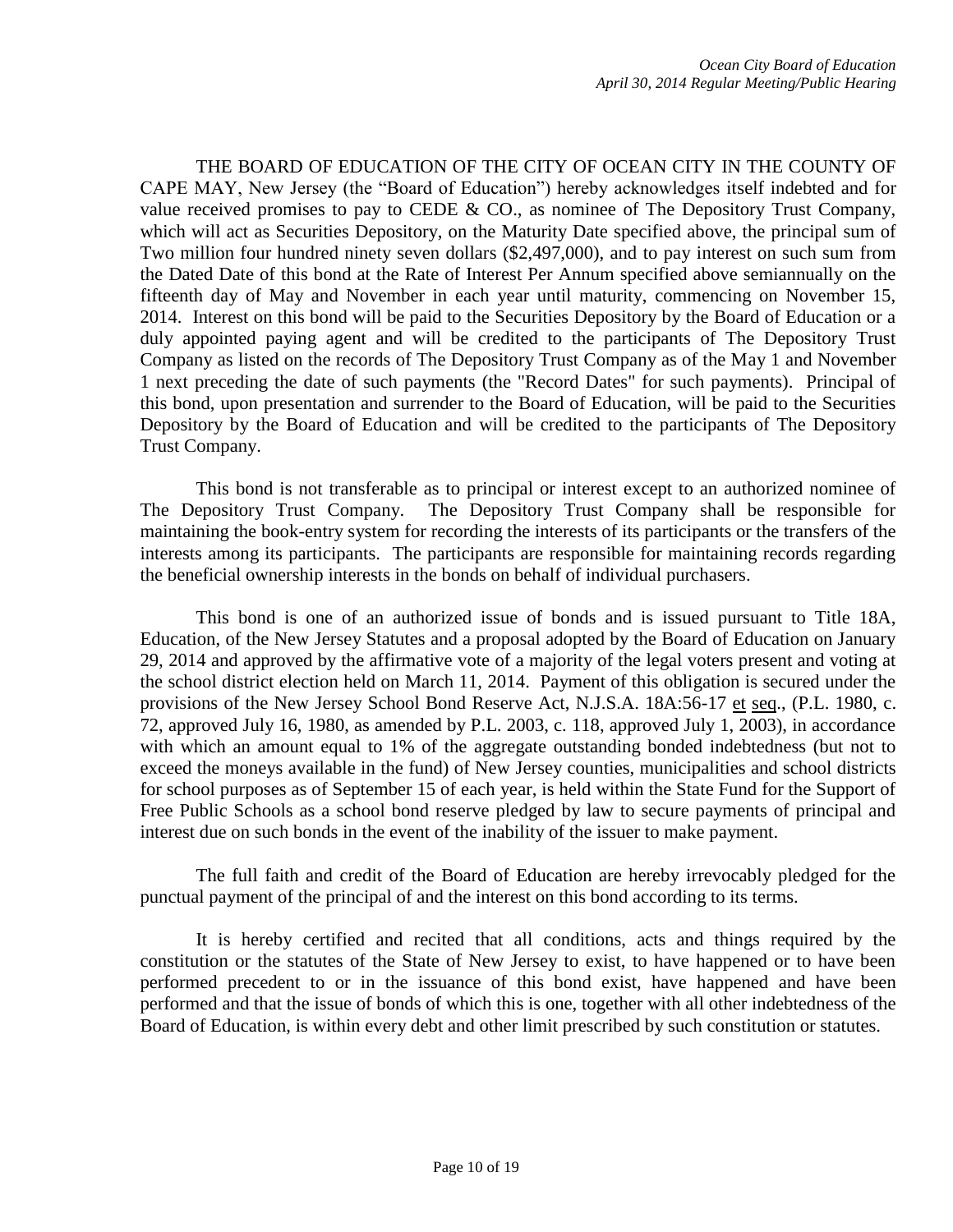#### *Ocean City Board of Education April 30, 2014 Regular Meeting/Public Hearing*

IN WITNESS WHEREOF, THE BOARD OF EDUCATION OF THE CITY OF OCEAN CITY IN THE COUNTY OF CAPE MAY, New Jersey has caused this bond to be executed in its name by the manual or facsimile signature of its President, its corporate seal to be hereunto imprinted or affixed, this bond and the seal to be attested by the manual signature of its Secretary, and this bond to be dated the Dated Date as specified above.

ATTEST:

# THE BOARD OF EDUCATION OF THE [SEAL] CITY OF OCEAN CITY IN THE COUNTY OF CAPE MAY

By: (Facsimile) President

By:

**Secretary** 

#### **[END OF SAMPLE BOND FORM]**

Section 4. The Bonds shall be sold on May 15, 2014 via the "PARITY Electronic Bid System" (PARITY) upon the terms and the conditions set forth in and described in the Full Notice of Sale authorized below and set forth in Exhibit A attached hereto (the "Full Notice of Sale"). The Full Notice of Sale shall be posted in full on MuniHub and in *The Bond Buyer Online*. The Business Administrator/Board Secretary is hereby directed to arrange for the publication of the Short Notice of Sale authorized below and set forth in Exhibit B attached hereto (the "Short Notice of Sale") and the Summary Notice of Sale authorized below and set forth in Exhibit C (the "Summary Notice of Sale"). The Notices of Sale shall be posted and published as required by law not less than seven days prior to the date of sale. The full Notice of Sale shall be substantially in the form attached hereto as Exhibit A, the Short Notice of Sale shall be substantially in the form attached hereto as Exhibit B, and the Summary Notice of Sale shall be substantially in the form attached hereto as Exhibit C, each with such additions, deletions and omissions as may be necessary for the Board to market the Bonds in accordance with the requirements of The Depository Trust Company and PARITY. The Short Notice of Sale shall be published in the Board's local paper and the Summary Notice of Sale shall be published in the *Bond Buyer*, a financial newspaper published and circulating in the City of New York, New York, and in *The Bond Buyer Online*.

Section 5. The Board of Education hereby designates the Business Administrator/Board Secretary as the officer to sell and to award the Bonds and to act on behalf of the Board in accordance with the Notices of Sale authorized herein, and the Business Administrator/Board Secretary shall report in writing the results of the sale to this Board of Education as required by law.

Section 6. The Bonds shall have printed thereon a copy of the written opinion with respect to the Bonds that is to be rendered by the law firm of McManimon, Scotland & Baumann, LLC ("Bond Counsel") complete except for omission of its date.

Section 7. Bond Counsel is authorized to arrange for the printing of the Bonds, and Phoenix Advisors, LLC (the "Financial Advisor") or Bond Counsel are authorized to arrange for the printing of the Official Statement to be prepared in connection with the sale of the Bonds and to arrange for the distribution of the preliminary Official Statements on behalf of the Board of Education to those financial institutions that customarily submit bids for such Bonds. The Financial Advisor and Bond Counsel are authorized to prepare the Official Statement necessary in connection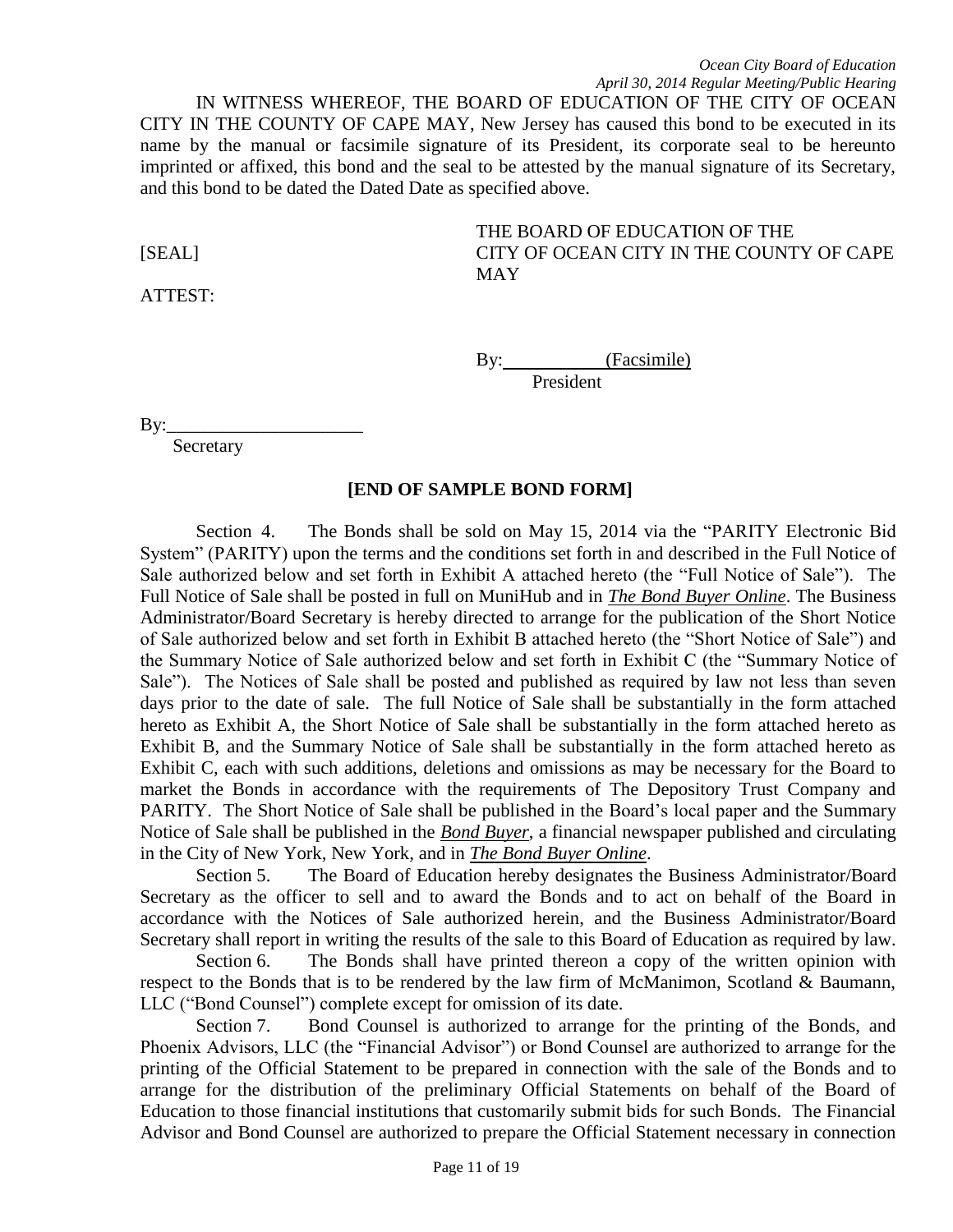with the issuance of the Bonds, and the President of the Board of Education is authorized to execute any certificates necessary in connection with the distribution of the Official Statement. Such Official Statement may be distributed in preliminary form and deemed final for purposes of Rule 15c2-12 of the Securities and Exchange Commission on behalf of the Board of Education by the Business Administrator/Board Secretary or by the President of the Board of Education. Final Official Statements shall be delivered to the purchaser of the Bonds within the earlier of seven business days following the sale of the Bonds or to accompany the purchaser's confirmations that request payment for the Bonds. Bond Counsel or the Financial Advisor are further authorized to arrange on behalf of the Board of Education for a rating for the Bonds from Standard & Poor's and/or Moody's.

Section 8. The Business Administrator/Board Secretary is hereby authorized to make representations and warranties, to enter into agreements and to make all arrangements with The Depository Trust Company, New York, New York, as may be necessary in order to provide that the Bonds will be eligible for deposit with The Depository Trust Company and to satisfy any obligation undertaken in connection therewith.

Section 9. In the event that The Depository Trust Company may determine to discontinue providing its service with respect to the Bonds or is removed by the Board of Education and if no successor Securities Depository is appointed, the Bonds that were previously issued in book-entry form shall be converted to registered bonds (the "Registered Bonds") in denominations of \$5,000, or any integral multiple thereof, except that an amount maturing in any one year in excess of the largest principal amount thereof equaling a multiple of \$5,000 will be in denominations of \$1,000, or any integral multiple thereof. The beneficial owner under the book-entry system, upon registration of the Bonds held in the beneficial owner's name, will become the registered owner of the Registered Bonds. The Board of Education shall be obligated to provide for the execution and delivery of the Registered Bonds in certificate form.

Section 10. Solely for purposes of complying with Rule 15c2-12 of the Securities and Exchange Commission, as amended and interpreted from time to time (the "Rule"), and provided that the Bonds are not exempt from the Rule and provided that the Bonds are not exempt from the following requirements in accordance with paragraph (d) of the Rule, for so long as the Bonds remain outstanding (unless the Bonds have been wholly defeased), the Board of Education shall provide for the benefit of the holders of the Bonds and the beneficial owners thereof:

(a) On or prior to February 1 of each year, beginning February 1, 2015, electronically to the Municipal Securities Rulemaking Board's Electronic Municipal Market Access ("EMMA") system or such other repository designated by the SEC to be an authorized repository for filing secondary market disclosure information, if any, annual financial information with respect to the Board of Education consisting of the audited financial statements (or unaudited financial statements if audited financial statements are not then available, which audited financial statements will be delivered when and if available) of the Board of Education and certain financial information and operating data consisting of (1) Board of Education and overlapping indebtedness including a schedule of outstanding debt issued by the Board of Education; (2) the Board of Education's most current adopted budget; (3) property valuation information; and (4) tax rate, levy and collection data. The audited financial statements will be prepared in accordance with generally accepted accounting principles as modified by governmental accounting standards as may be required by New Jersey law;

(b) if any of the following material events occur regarding the Bonds, a timely notice not in excess of ten business days after the occurrence of the event sent to EMMA:

(1) Principal and interest payment delinquencies;

- (2) Non-payment related defaults, if material;
- (3) Unscheduled draws on debt service reserves reflecting financial difficulties;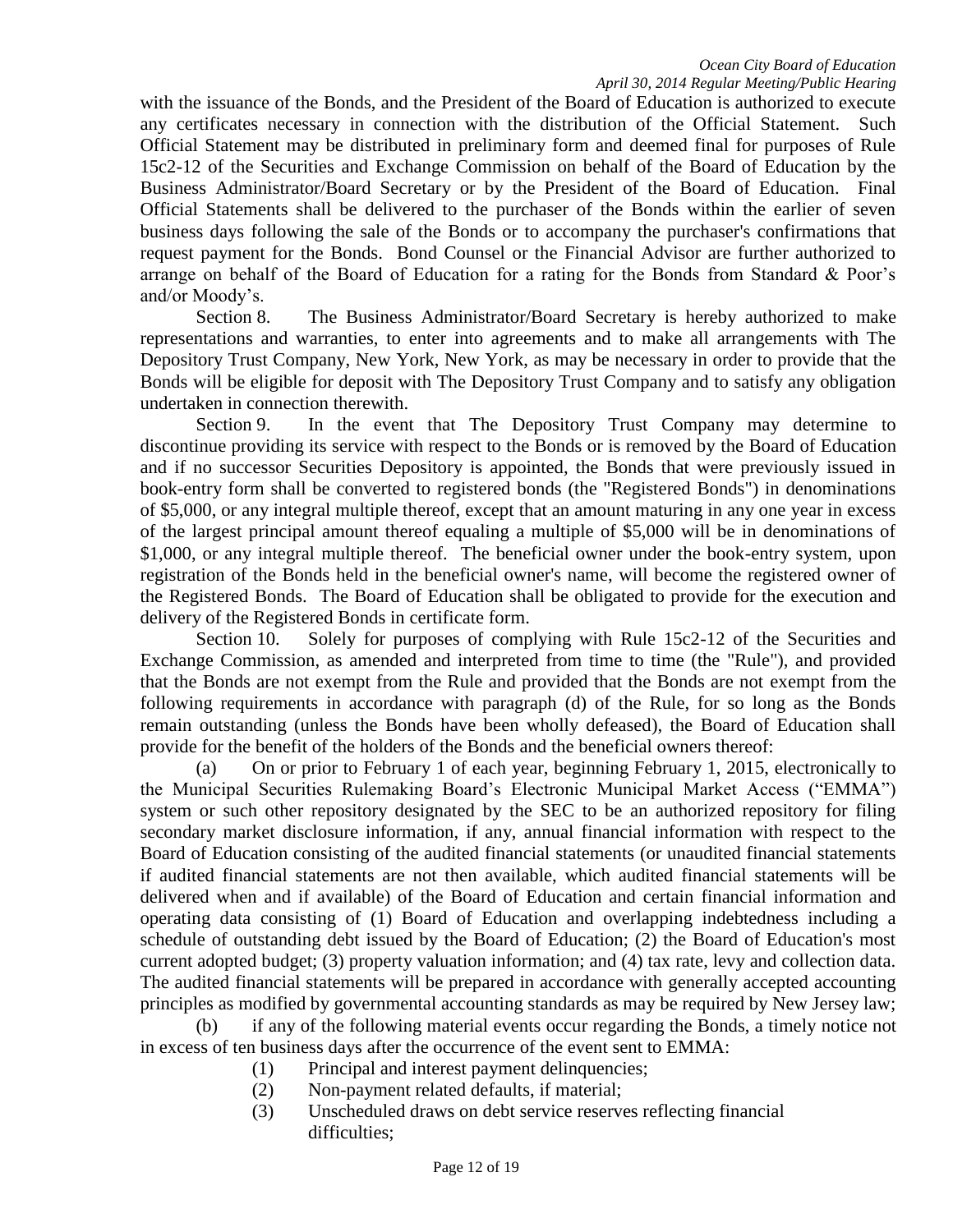- (4) Unscheduled draws on credit enhancements reflecting financial difficulties;
- (5) Substitution of credit or liquidity providers, or their failure to perform;
- (6) Adverse tax opinions, the issuance by the Internal Revenue Service of proposed or final determinations of taxability, Notices of Proposed Issue (IRS Form 5701-TEB) or other material notices or determinations with respect to the tax status of the security, or other material events affecting the tax status of the security;
- (7) Modifications to rights of security holders, if material;
- (8) Bond calls, if material, and tender offers;
- (9) Defeasances;
- (10) Release, substitution, or sale of property securing repayment of the securities, if material;
- (11) Rating changes;
- (12) Bankruptcy, insolvency, receivership or similar event of the obligated person;
- (13) The consummation of a merger, consolidation, or acquisition involving an obligated person or the sale of all or substantially all of the assets of the obligated person, other than in the ordinary course of business, the entry into a definitive agreement to undertake such an action or the termination of a definitive agreement relating to any such actions, other than pursuant to its terms, if material;
- (14) Appointment of a successor or additional trustee or the change of name of a trustee, if material.

For the purposes of the event identified in subparagraph (12) above, the event is considered to occur when any of the following occur: the appointment of a receiver, fiscal agent or similar officer for an obligated person in a proceeding under the U.S. Bankruptcy Code or in any other proceeding under state or federal law in which a court or governmental authority has assumed jurisdiction over substantially all of the assets or business of the obligated person, or if such jurisdiction has been assumed by leaving the existing governing body and officials or officers in possession but subject to the supervision and orders of a court or governmental authority, or the entry of an order confirming a plan of reorganization, arrangement or liquidation by a court or governmental authority having supervision or jurisdiction over substantially all of the assets or business of the obligated person.

(c) notice of failure of the Board of Education to provide required annual financial information on or before the date specified in this resolution shall be sent in a timely manner to EMMA.

Section 11. If all or any part of the Rule ceases to be in effect for any reason, then the information required to be provided under this resolution, insofar as the provision of the Rule no longer in effect required the provision of such information, shall no longer be required to be provided.

Section 12. The Business Administrator/Board Secretary shall determine, in consultation with Bond Counsel, the application of the Rule or the exemption from the Rule for each issue of obligations of the Board of Education prior to their offering. Such officer is hereby authorized to enter into additional written contracts or undertakings to implement the Rule and is further authorized to amend such contracts or undertakings or the undertakings set forth in this resolution, provided such amendment is, in the opinion of nationally recognized bond counsel, in compliance with the Rule.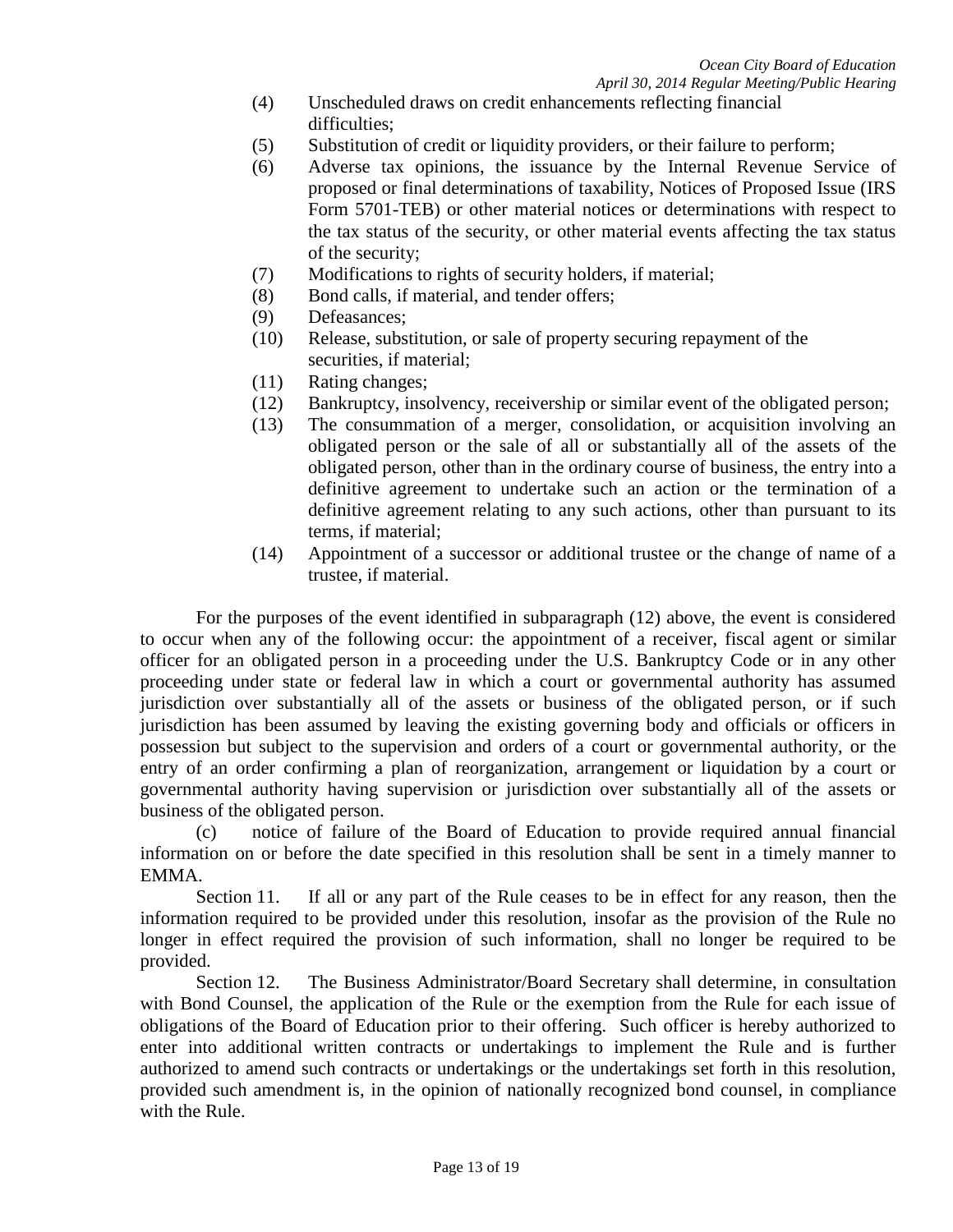Section 13. In the event that the Board of Education fails to comply with the Rule requirements or the written contracts or undertakings specified in this resolution, the Board of Education shall not be liable for monetary damages, remedy being hereby specifically limited to specific performance of the Rule requirements or the written contracts or undertakings therefor.

Section 14. The Business Administrator/Board Secretary is authorized to invest the proceeds of the Bonds in investment obligations or deposits as permitted in accordance with New Jersey law. Section 15. The Business Administrator/Board Secretary is authorized to pay the costs of issuance at or after the time of closing to the various participants regarding the sale and issuance of the Bonds, including costs for the publications, preparation and printing of the official statement, credit rating, legal services and other miscellaneous costs of issuing the Bonds.

Section 16. The Business Administrator/Board Secretary and other appropriate representatives of the Board of Education are authorized to take all other actions on behalf of the Board necessary for the sale and the delivery of the Bonds in accordance with this resolution and the investment of the proceeds thereof in accordance with the requirements of law.

Section 17. This resolution shall take effect immediately.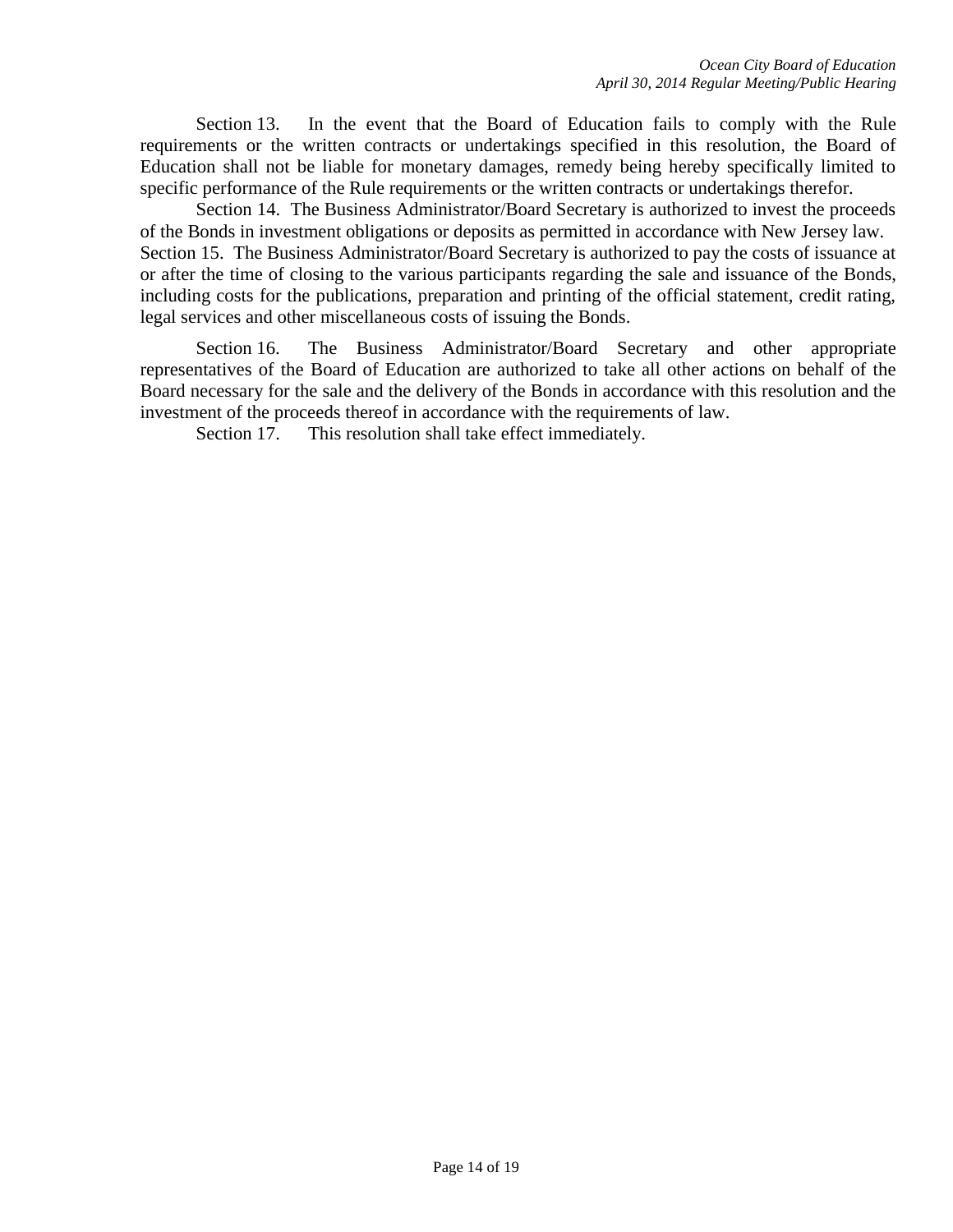- **4. Personnel** (All motions are upon Superintendent's recommendation:)
	- A. Substitutes (Attachment #4.A) roll call vote The Board approves the attached criminal history approved/HIB trained substitutes for the 2013-14 school year.
	- B. Homebound Instructor roll call vote The Board approves Joseph Lehman as a homebound instructor for the 2013-14 school year at a stipend of \$30 per hour.
	- C. High School Summer School\*\* roll call vote The Board approves Edith Roach, academic support/student services for the High School summer school program, at a rate of \$30\* per hour effective June 21, 2014 through August 14, 2014, program not to exceed 25 hours, pending enrollment.
	- D. High School Summer Employment and Stipends (Attachment #4.D) roll call vote The Board approves the attached High School summer employment and stipends for curriculum writing/professional development/departmental work.
	- E. Leaves of Absence High School Certificated Staff (Attachment #4.E) roll call vote The Board approves the following High School certificated staff leaves of absence: Employee #0750 a paid leave of absence, effective April 29, 2014 through June 11, 2014, returning on June 12, 2014.

Employee #1230, a paid administrative leave, effective April 4, 2014.

F. Leaves of Absence – District and High School Supportive Staff (Attachment #4.F) – roll call vote The Board approves the following District and High School supportive staff leaves of absence: Employee #2763, an unpaid FMLA leave of absence, effective April 9, 2014 through April 25, 2014, returning on April 28, 2014.

Employee #2100, an extended unpaid FMLA leave of absence, effective March 18, 2014 through May 1, 2014, returning to work May 2, 2014.

Employee #3420, a paid leave of absence, effective May 19, 2014 through ½ day May 28, 2014 and an unpaid FMLA leave of absence, effective ½ day May 28, 2014 through June 18, 2014, returning to work on June 19, 2014.

- G. Supportive Staff Resignation roll call vote The Board accepts the resignation of Christopher Kane, High School custodian, effective April 2, 2014.
- H. Employment High School Supportive Staff roll call vote The Board approves Jeffrey Canty, High School custodian, effective May 1, 2014 through June 30, 2014, at step 1, \$36,410 (pro-rated).

\*pending negotiations

\*\*pending County approval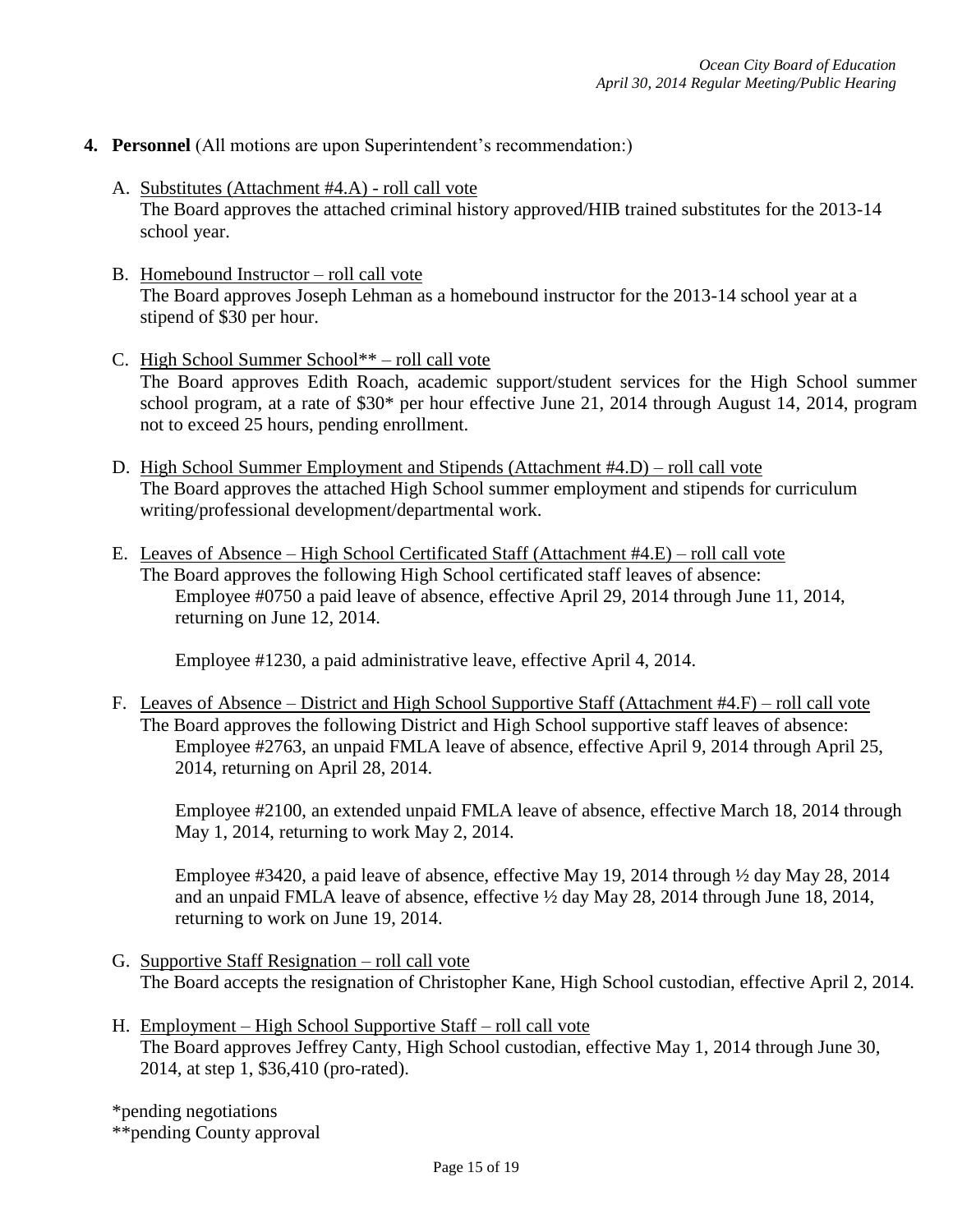- I. Tenure High School Certificated Staff roll call vote
	- The Board approves the granting of tenure to the following High School certificated staff: Karen Arcidiacono Ludwig, Teacher of English, effective September 1, 2014 Kelly Halliday, Teacher of Mathematics and Engineering, effective September 1, 2014 Rosemary Millar, School Nurse, effective September 1, 2014 Dane Tabano, Teacher of English, effective September 1, 2014 Brent Earl, Teacher of Business, effective September 29, 2014 Edward Ritti, III, Teacher of Mathematics, effective November 3, 2014
- J. District and High School Administrative Staff and Salaries (Attachment #4.J) roll call vote The Board approves the attached District and High School administrative staff and their salaries for the 2014-15 school year.
- K. District and High School Certificated Staff and Salaries (Attachment #4.K) roll call vote The Board approves the attached District and High School certificated staff and their salaries for the 2014-15 school year\*.
- L. District and High School Supportive Staff and Salaries (Attachment #4.L) roll call vote The Board approves the attached District and High School supportive staff and their salaries for the 2014-15 school year.
- M. Non-Affiliated Managers and Salaries (Attachment #4.M) roll call vote The Board approves the attached non-affiliated managers and their salaries for the 2014-15 school year.
- N. Non-Affiliated Employees and Salaries (Attachment #4.N) roll call vote The Board approves the attached non-affiliated employees and their salaries for the 2014-15 school year.
- O. Intermediate and Primary Schools' Administrative Staff and Salaries (Attachment #4.O) roll call vote **(Ocean City Representatives Only)** The Board approves the attached Intermediate and Primary Schools' administrative staff and their salaries for the 2014-15 school year.
- P. Intermediate and Primary Schools' Certificated Staff and Salaries (Attachment #4.P) roll call vote **(Ocean City Representatives Only)** The Board approves the attached Intermediate and Primary Schools' certificated staff and their salaries for the 2014-15 school year<sup>\*</sup>.
- Q. Intermediate and Primary Schools' Supportive Staff and Salaries (Attachment #4.Q) roll call vote **(Ocean City Representatives Only)** The Board approves the attached Intermediate and Primary Schools' supportive staff and their

salaries for the 2014-15 school year.

\*pending negotiations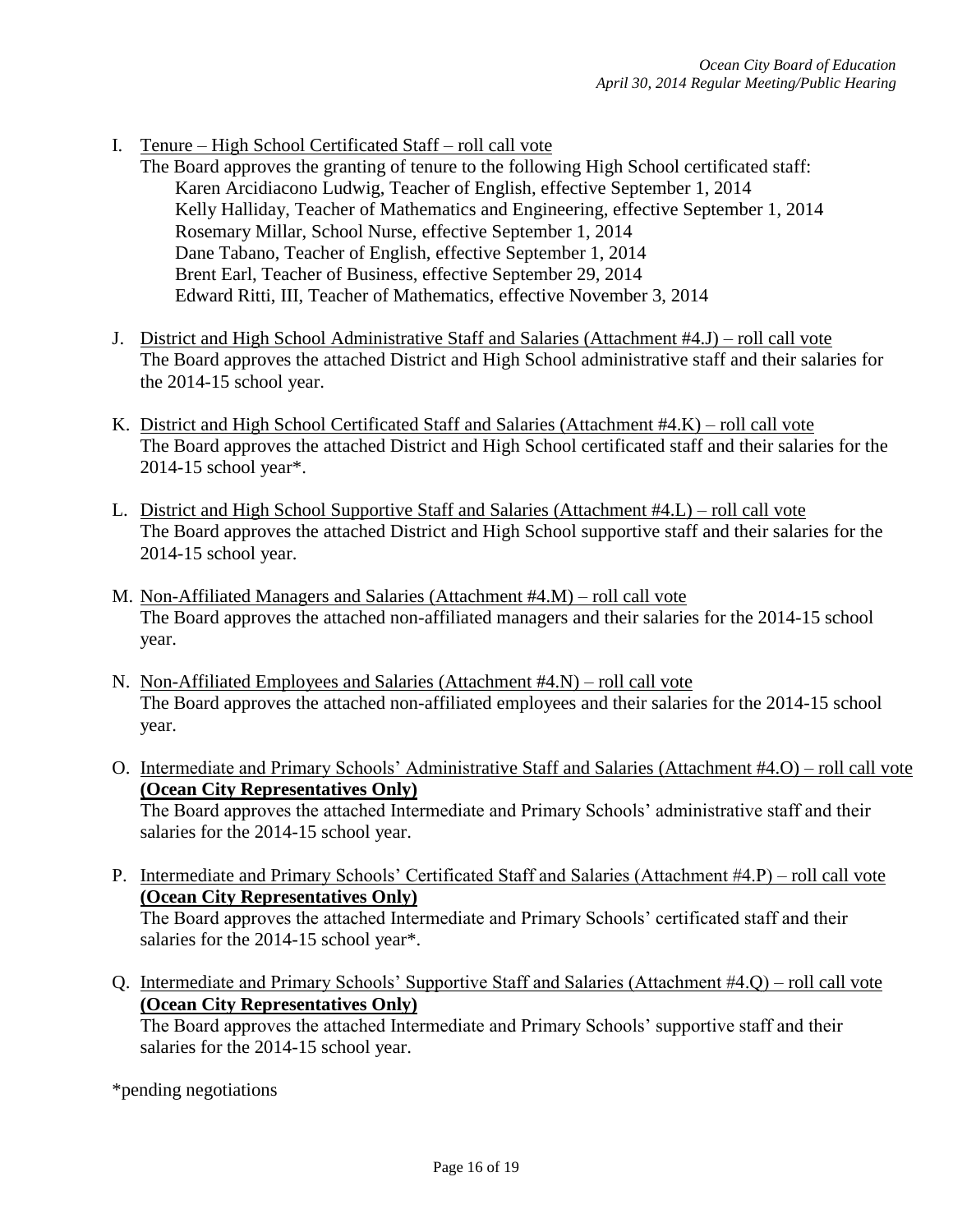- R. Tenure Intermediate School Certificated Staff roll call vote **(Ocean City Representatives Only)** The Board approves the granting of tenure to the following Intermediate School certificated staff: Regina Juliano, Elementary School Teacher, effective September 1, 2014 Connie Meng, School Nurse, effective September 1, 2014 Mary Kathryn Merz, Teacher of English, September 1, 2014 Amber Wira, Elementary School Teacher, effective September 1, 2014
- S. Tenure Primary School Certificated Staff roll call vote **(Ocean City Representatives Only)** The Board approves the granting of tenure to Heather Williams, Special Education teacher, effective September 1, 2014.
- T. Intermediate School Summer School Teachers and Stipends\*\* (Attachment #4.T) roll call vote **(Ocean City Representatives Only)** The Board approves the attached Intermediate School summer school teachers and stipends, effective July 7, 2014 through July 31, 2014 (Mondays – Thursdays) for summer 2014, total program not to exceed 70 hours, pending enrollment.
- U. 21<sup>st</sup> Century Challenge Summer Program Teachers and Stipends (Attachment #4.U) roll call vote **(Ocean City Representatives Only)** The Board approves the attached 21<sup>st</sup> Century Challenge Program teachers and stipends July 7, 2014 through July 18, 2014 for summer 2014, total program not to exceed 111 hours, pending enrollment.
- V. Intermediate and Primary Schools' Summer Employment and Stipends (Attachment #4.V) roll call vote **(Ocean City Representatives Only)**

The Board approves the attached Intermediate and Primary Schools' summer employment and stipends for curriculum writing/professional development/departmental work.

W. Intermediate Fieldwork Placement - roll call vote **(Ocean City Representatives Only)** The Board approves the following Intermediate School Fieldwork placement student for spring 2014:

West Virginia University – 60 Observation Hours Name: Paige Rauner Placement: Christine Robbins-Franckle, Fifth Grade Teacher

\*\*pending County approval

- Discussion
- Negotiations Committee Report Mr. Peter Madden, Chairperson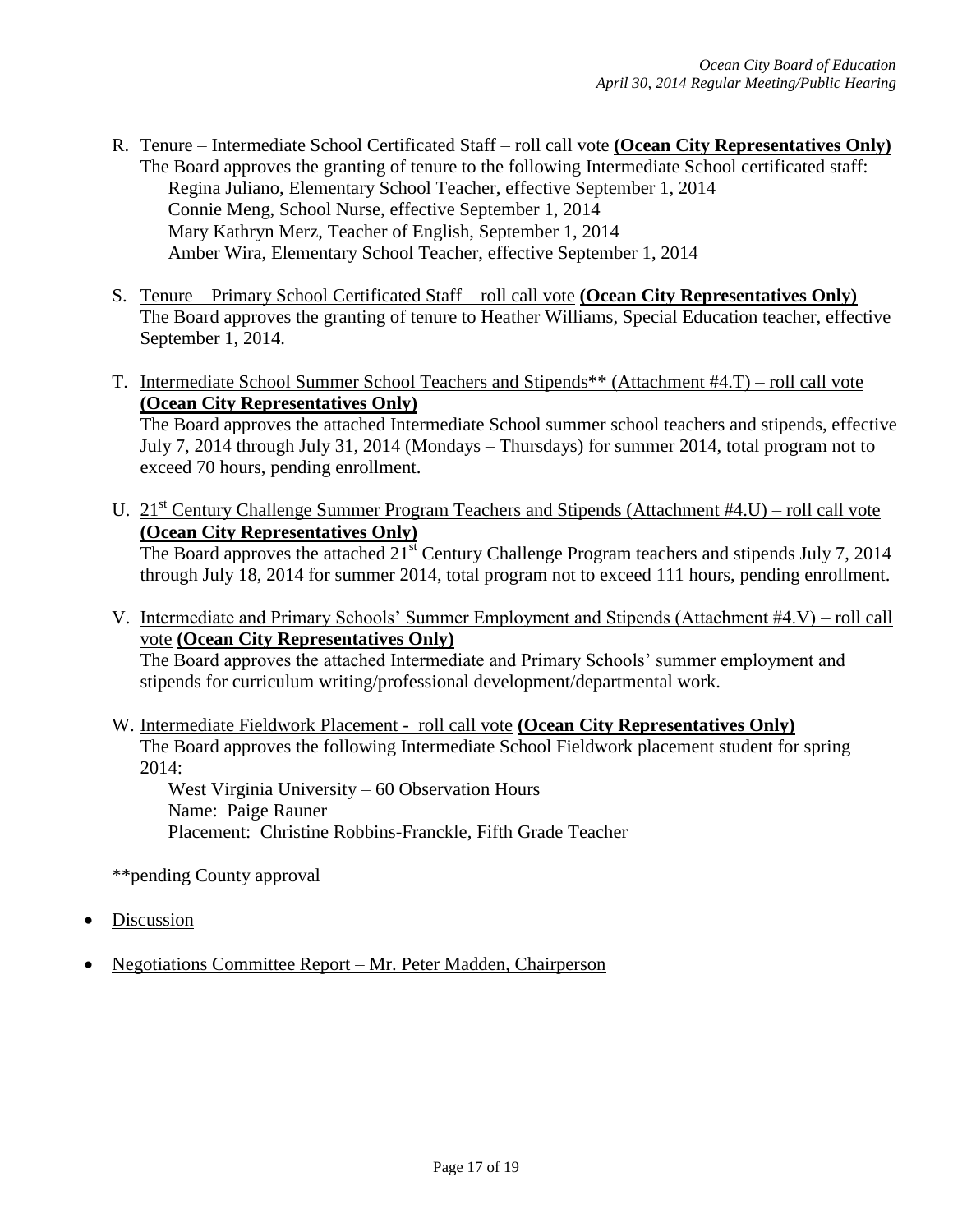# **5. Policy**

A. Policies – 1st Reading (Attachment #5.A)

The Board approves the following replacements, additions and or deletions to the Board Policy and/or Regulation Manuals.

- 1. New Policy
	- 2415.04B District-Wide Parental Involvement
- 2. Revised Policies
	- a. 4146 Nonrenewal of Nontenured Support Staff Member
	- b. 5512 Harassment, Intimidation, and Bullying
- 3. Deletion of Current Board Regulation
	- 3221 Evaluation of Nontenured Teaching Staff Members
- 4. New Regulation
	- R3221 Evaluation of Teachers

#### B. Policies – 2nd Reading (Attachment #5.B)

The Board approves the following replacements, additions and or deletions to the Board Policy and/or Regulation Manuals.

- 1. Deletion of Current Board Policies
	- a. 3221 Evaluation of Nontenured Teaching Staff Members
	- b. 3222 Evaluation of Tenured Teaching Staff Members
	- c. 3223 Evaluation of Administrators
- 2. New Policies
	- a. 3221 Evaluation of Teachers
	- b. 3222 Evaluation of Teaching Staff Members, Excluding Teachers and Administrators
	- c. 3223 Evaluation of Administrators, Excluding Principals, Vice Principals, and Assistant Principals
	- d. 3224 Evaluation of Principals, Vice Principals, and Assistant Principals
- Discussion
- Policy Committee Report Mrs. Jacqueline McAlister, Chairperson